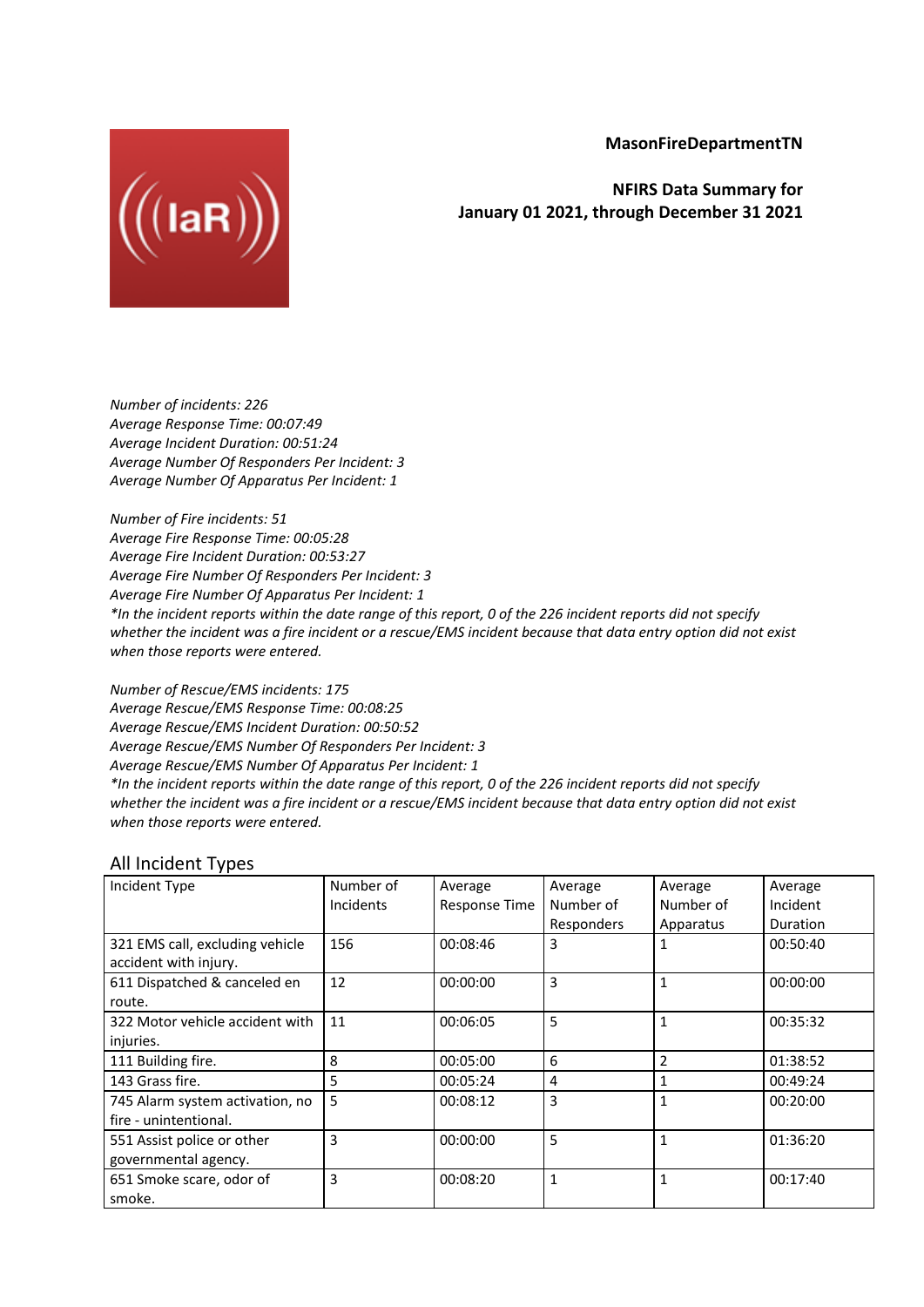| 700 False alarm or false call.     | 3              | 00:08:20 | $\overline{2}$          | $\mathbf{1}$   | 00:17:00 |
|------------------------------------|----------------|----------|-------------------------|----------------|----------|
| other.                             |                |          |                         |                |          |
| 324 Motor vehicle accident with    | $\overline{2}$ | 00:02:00 | 5                       | $\overline{2}$ | 00:39:00 |
| no injuries.                       |                |          |                         |                |          |
| 131 Passenger vehicle fire.        | $\overline{2}$ | 00:06:00 | 3                       | $\overline{2}$ | 00:58:00 |
| 480 Attempted burning, illegal     | $\overline{2}$ | 00:00:00 | 3                       | $\mathbf{1}$   | 00:17:00 |
| action, other.                     |                |          |                         |                |          |
| 444 Power line down.               | $\overline{2}$ | 00:00:00 | 5                       | $\overline{2}$ | 03:35:30 |
| 735 Alarm system sounded due       | $\overline{2}$ | 00:04:00 | $\mathbf{1}$            | $\mathbf{1}$   | 00:06:30 |
| to malfunction.                    |                |          |                         |                |          |
| 118 Trash or rubbish fire,         | $\mathbf{1}$   | 00:03:00 | $\overline{4}$          | $\overline{2}$ | 00:28:00 |
| contained.                         |                |          |                         |                |          |
| 150 Outside rubbish fire, other.   | $\mathbf{1}$   | 00:07:00 | 6                       | 3              | 01:46:00 |
| 440 Electrical wiring/equipment    | $\mathbf{1}$   | 00:00:00 | 4                       | $\mathbf{1}$   | 00:22:00 |
| problem, other.                    |                |          |                         |                |          |
| 552 Police matter.                 | $\mathbf{1}$   | 00:00:00 | $\overline{2}$          | $\mathbf{1}$   | 00:37:00 |
| 553 Public service.                | $\mathbf{1}$   | 00:00:00 | $\mathbf{1}$            | $\mathbf{1}$   | 00:02:00 |
| 112 Fires in structure other than  | $\mathbf{1}$   | 00:20:00 | $\overline{2}$          | $\mathbf{1}$   | 01:33:00 |
| in a building.                     |                |          |                         |                |          |
| 323 Motor vehicle/pedestrian       | $\mathbf{1}$   | 00:15:00 | $\overline{2}$          | $\mathbf{1}$   | 00:41:00 |
| accident (MV Ped).                 |                |          |                         |                |          |
| 460 Accident, potential accident,  | $\mathbf{1}$   | 00:00:00 | 5                       | $\overline{2}$ | 00:42:00 |
| other.                             |                |          |                         |                |          |
| 132 Road freight or transport      | $\mathbf{1}$   | 00:00:00 | $\overline{4}$          | $\overline{2}$ | 00:16:00 |
| vehicle fire.                      |                |          |                         |                |          |
| 171 Cultivated grain or crop fire. | $\mathbf{1}$   | 00:10:00 | $\overline{\mathbf{c}}$ | $\mathbf{1}$   | 01:57:00 |

## Total Incidents Per Member

| Member              | <b>Total Incidents</b><br>Attended | % Of Total<br><b>Incidents</b> | Fire Incidents<br>Attended | % of Fire<br>Incidents | Rescue/EMS<br>Incidents<br>Attended | % of<br>Rescue/EMS<br>Incidents<br>Attended |
|---------------------|------------------------------------|--------------------------------|----------------------------|------------------------|-------------------------------------|---------------------------------------------|
| Jenkins,<br>Charles |                                    | 0.44%                          |                            | 0.00%                  |                                     | 0.57%                                       |

In the incident reports within the date range of this report, 0 of the 226 incident reports did not specify whether the incident was a fire incident or a rescue/EMS incident because that data entry option did not exist when *those reports were entered.*

## Total Incidents Per Apparatus

| Apparatus               | Total     | % Of Total | Fire Incidents | % of Fire | Rescue/EMS     | % of       |
|-------------------------|-----------|------------|----------------|-----------|----------------|------------|
|                         | Incidents | Incidents  | Attended       | Incidents | Incidents      | Rescue/EMS |
|                         |           |            |                |           | Attended       | Incidents  |
|                         |           |            |                |           |                | Attended   |
| <b>ENGINE 71</b>        | 100       | 44.25%     | 21             | 41.18%    | 79             | 45.14%     |
| <b>ENGINE 72</b>        | 126       | 55.75%     | 23             | 45.10%    | 103            | 58.86%     |
| MA1                     | 53        | 23.45%     | q              | 17.65%    | 44             | 25.14%     |
| Privately owned vehicle | 4         | 1.77%      |                | 3.92%     | $\overline{2}$ | 1.14%      |
| <b>TANKER 74</b>        | 25        | 11.06%     | 22             | 43.14%    | 3              | 1.71%      |
| TRUCK 73                | 49        | 21.68%     | 9              | 17.65%    | 40             | 22.86%     |